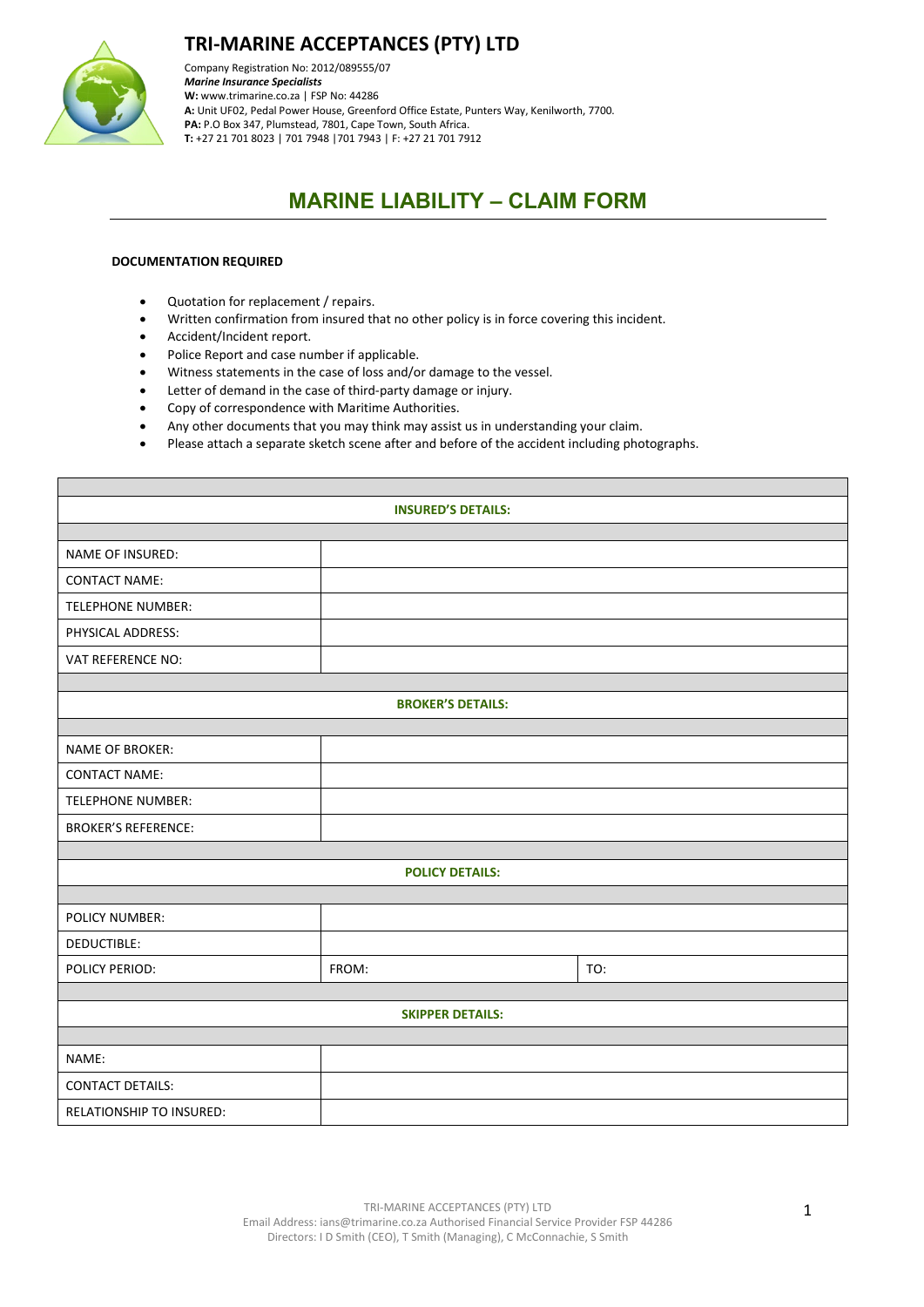

Company Registration No: 2012/089555/07 *Marine Insurance Specialists*  **W:** [www.trimarine.co.za](http://www.trimarine.co.za/) | FSP No: 44286 **A:** Unit UF02, Pedal Power House, Greenford Office Estate, Punters Way, Kenilworth, 7700. **PA:** P.O Box 347, Plumstead, 7801, Cape Town, South Africa. **T:** +27 21 701 8023 | 701 7948 |701 7943 | F: +27 21 701 7912

|                                                                                        | <b>CLAIM INFORMATION:</b> |          |  |  |
|----------------------------------------------------------------------------------------|---------------------------|----------|--|--|
|                                                                                        |                           |          |  |  |
| DATE OF LOSS / DAMAGE:                                                                 |                           |          |  |  |
| WHERE DID THE LOSS OCCUR?                                                              |                           |          |  |  |
| DETAILS OF LOSS: (WHAT HAPPENED?)                                                      |                           |          |  |  |
| FOR WHAT PURPOSE WAS THE VESSEL<br><b>BEING USED?</b>                                  |                           |          |  |  |
| PLEASE ADVISE LOCATION OF DAMAGED<br>VESSEL:                                           |                           |          |  |  |
| PLEASE GIVE FULL DETAILS OF THE<br>DAMAGE TO THE INSURED VESSEL:                       |                           |          |  |  |
| WHAT WERE THE WEATHER CONDITIONS<br>LIKE?                                              |                           |          |  |  |
| NAME OF VESSEL:                                                                        |                           |          |  |  |
| ESTIMATE OF LOSS (VALUE):                                                              |                           |          |  |  |
| What action if any has been taken to minimize loss/damage or liability?                |                           |          |  |  |
|                                                                                        |                           |          |  |  |
|                                                                                        |                           |          |  |  |
| How many crew members were onboard the vessel at the time of the incident?             |                           |          |  |  |
| Please provide their names and contact details:                                        |                           |          |  |  |
| NAME:                                                                                  | CONTACT:                  |          |  |  |
| NAME:                                                                                  | CONTACT:                  |          |  |  |
| Was the incident reported to the Maritime Authorities? If yes, please provide details. |                           | YES / NO |  |  |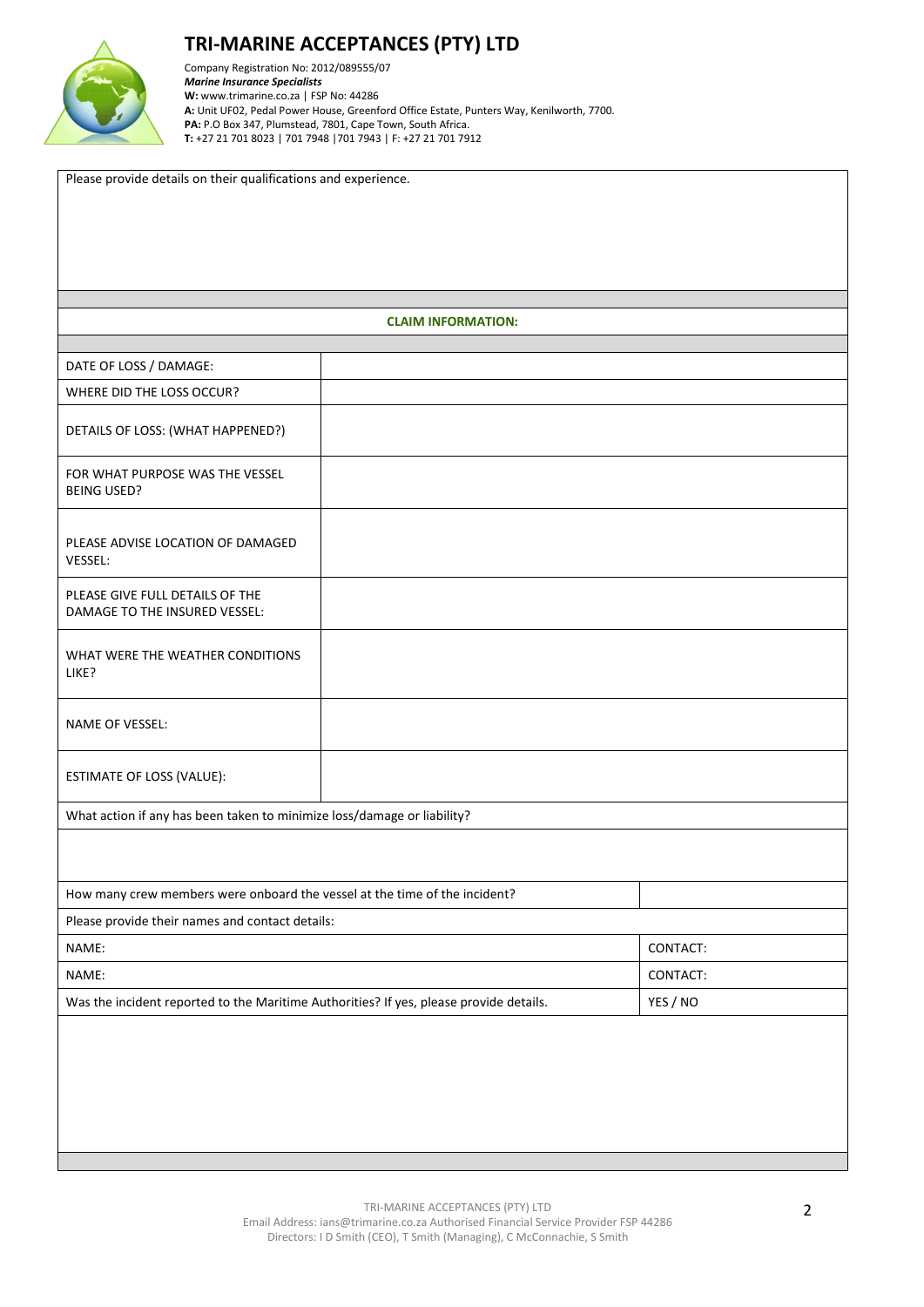

Company Registration No: 2012/089555/07 *Marine Insurance Specialists*  **W:** [www.trimarine.co.za](http://www.trimarine.co.za/) | FSP No: 44286 **A:** Unit UF02, Pedal Power House, Greenford Office Estate, Punters Way, Kenilworth, 7700. **PA:** P.O Box 347, Plumstead, 7801, Cape Town, South Africa. **T:** +27 21 701 8023 | 701 7948 |701 7943 | F: +27 21 701 7912

| <b>LOSS AND/OR DAMAGE TO OTHER VESSEL:</b>                                                         |  |  |               |          |  |  |  |
|----------------------------------------------------------------------------------------------------|--|--|---------------|----------|--|--|--|
| NAME OF VESSEL:                                                                                    |  |  |               |          |  |  |  |
|                                                                                                    |  |  |               |          |  |  |  |
| <b>NAME OF OWNER:</b>                                                                              |  |  |               |          |  |  |  |
| ADDRESS:                                                                                           |  |  |               |          |  |  |  |
| <b>CONTACT DETAILS:</b>                                                                            |  |  |               |          |  |  |  |
| <b>ESTIMATED REPAIR COST:</b>                                                                      |  |  |               |          |  |  |  |
| IN THE CASE OF THIRD-PARTY DAMAGE (PERSONAL AND/OR PROPERTY)                                       |  |  |               |          |  |  |  |
|                                                                                                    |  |  |               |          |  |  |  |
| Give full details of injury and/or damage to other people or property:                             |  |  |               |          |  |  |  |
|                                                                                                    |  |  |               |          |  |  |  |
| Please provide the name, address and contact details of the owner of the other vessel or property: |  |  |               |          |  |  |  |
| NAME:                                                                                              |  |  |               | CONTACT: |  |  |  |
| ADDRESS:                                                                                           |  |  |               |          |  |  |  |
| Location at the time of injury and/or damage i.e. vessel, jetty, etc.:                             |  |  |               |          |  |  |  |
| WAS MATTER REPORTED TO POLICE?                                                                     |  |  | YES / NO      |          |  |  |  |
| DETAILS OF OFFICER/STATION:                                                                        |  |  |               |          |  |  |  |
| <b>CASE NUMBER:</b>                                                                                |  |  | DATE ADVISED: |          |  |  |  |
| Please provide details of injury sustained:                                                        |  |  |               |          |  |  |  |
| Have you received any claim or demand from a third party? If yes, please provide details:          |  |  | YES / NO      |          |  |  |  |
|                                                                                                    |  |  |               |          |  |  |  |
| Were there any witnesses to the incident? If yes please provide details:                           |  |  | YES / NO      |          |  |  |  |
| NAME:                                                                                              |  |  |               | CONTACT: |  |  |  |
| ESTIMATE OF LOSS (VALUE):                                                                          |  |  |               |          |  |  |  |

TRI-MARINE ACCEPTANCES (PTY) LTD

Email Address: ians@trimarine.co.za Authorised Financial Service Provider FSP 44286 Directors: I D Smith (CEO), T Smith (Managing), C McConnachie, S Smith